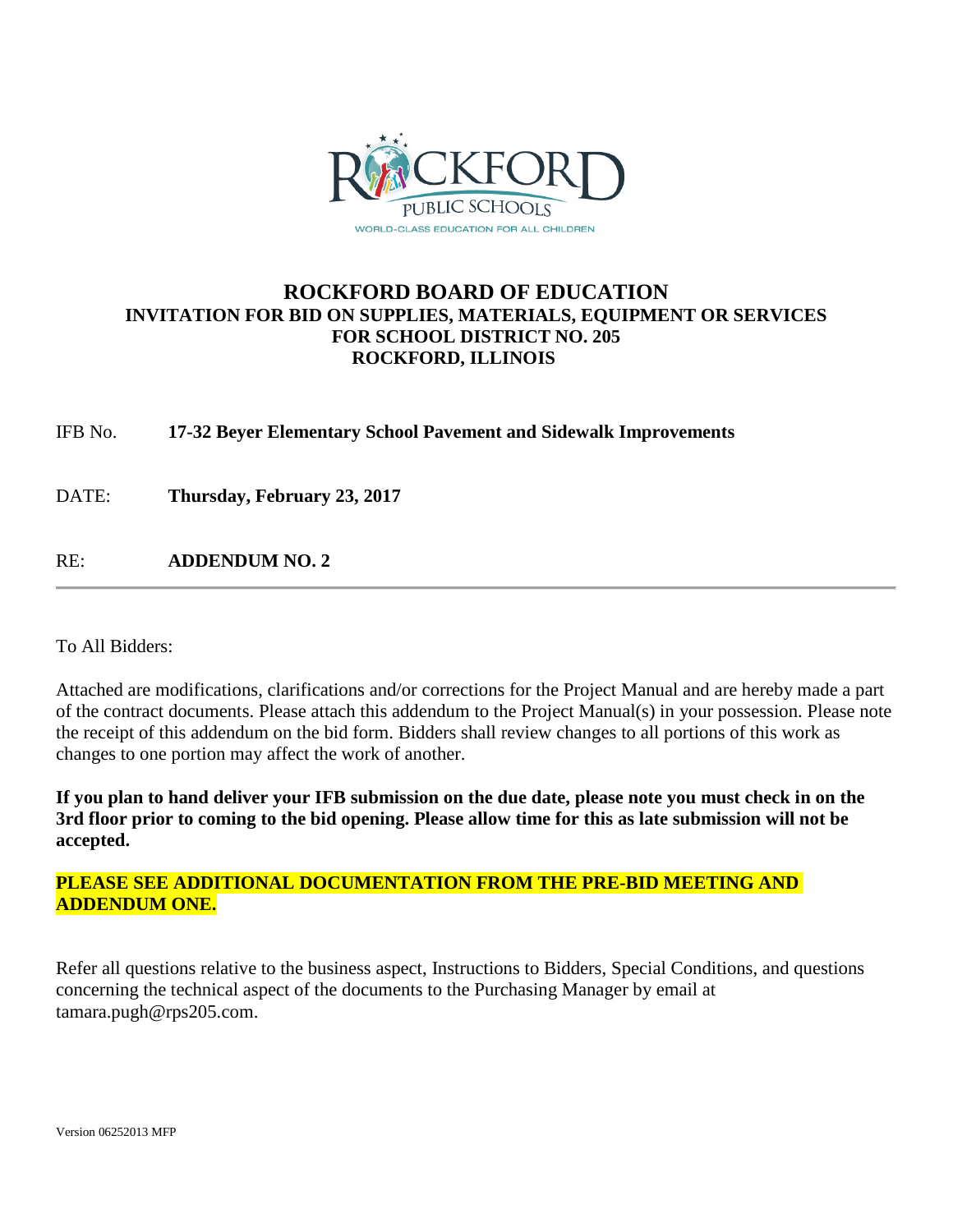## PRE-BID CONFERENCE OPENING STATEMENT

Welcome to the mandatory pre-bid conference for IFB 17-32 Beyer Elementary School Pavement and Sidewalk Improvements for the Rockford Public Schools.

The purpose of this meeting is to receive input, comments, questions, clarifications and suggested changes relative to this solicitation. As a reminder, the only acceptable changes to the Bid/RFP are formal Addendums published by the RPS Purchasing department. Additionally, the Addendum may address other issues identified by the School District.

The goal of today's meeting is to increase your knowledge of the solicitation as it is written and provide an information mechanisim in which you may advise the School District of any changes it should make. Consequently, any changes you wish the Rockford Public Schools to consider must be submitted in writing to the Purchasing department before the deadline as expressed in the solicitation.

We will try to answer as many of the questions as possible. If we cannot answer a question today, we will defer that answer to the published Addendum. Additionally, minutes from this pre-bid conference will be published in the Addendum.

- $\triangleright$  Bid Opening is scheduled for Wednesday, March 1, 2017 at 1:00 pm Rockford Board of Education, 6th floor Conference Room. Late bids will not be accepted. Faxed or emailed bids will not be accepted.
- $\triangleright$  Board Approval March 14, 2017
- $\triangleright$  Bid RFI Procedures Email Only All correspondence during the bid process MUST be sent to Tamara Pugh, Purchasing Manager at [tamara.pugh@rps205.com](mailto:tamara.pugh@rps205.com) Last RFI will be accepted until February 24<sup>th</sup> at 4:30 pm. Last addendum will be issued by February 27<sup>th</sup> at 4:30 pm.
- $\triangleright$  Addendums will be emailed to all attendees at the pre-bid conference, posted on the RPS website, Demand Star and the 3 printing companies.
- $\triangleright$  PLEASE reference the REQUIRED FORMS CHECK LIST for all documents that must be submitted with your bid offer form. All forms must be properly completed, signed and submitted or your bid will be deemed non-responsive. 5% Bid bond for the Base bid to be included.

I will turn it over to the Project Manager for summary of the project.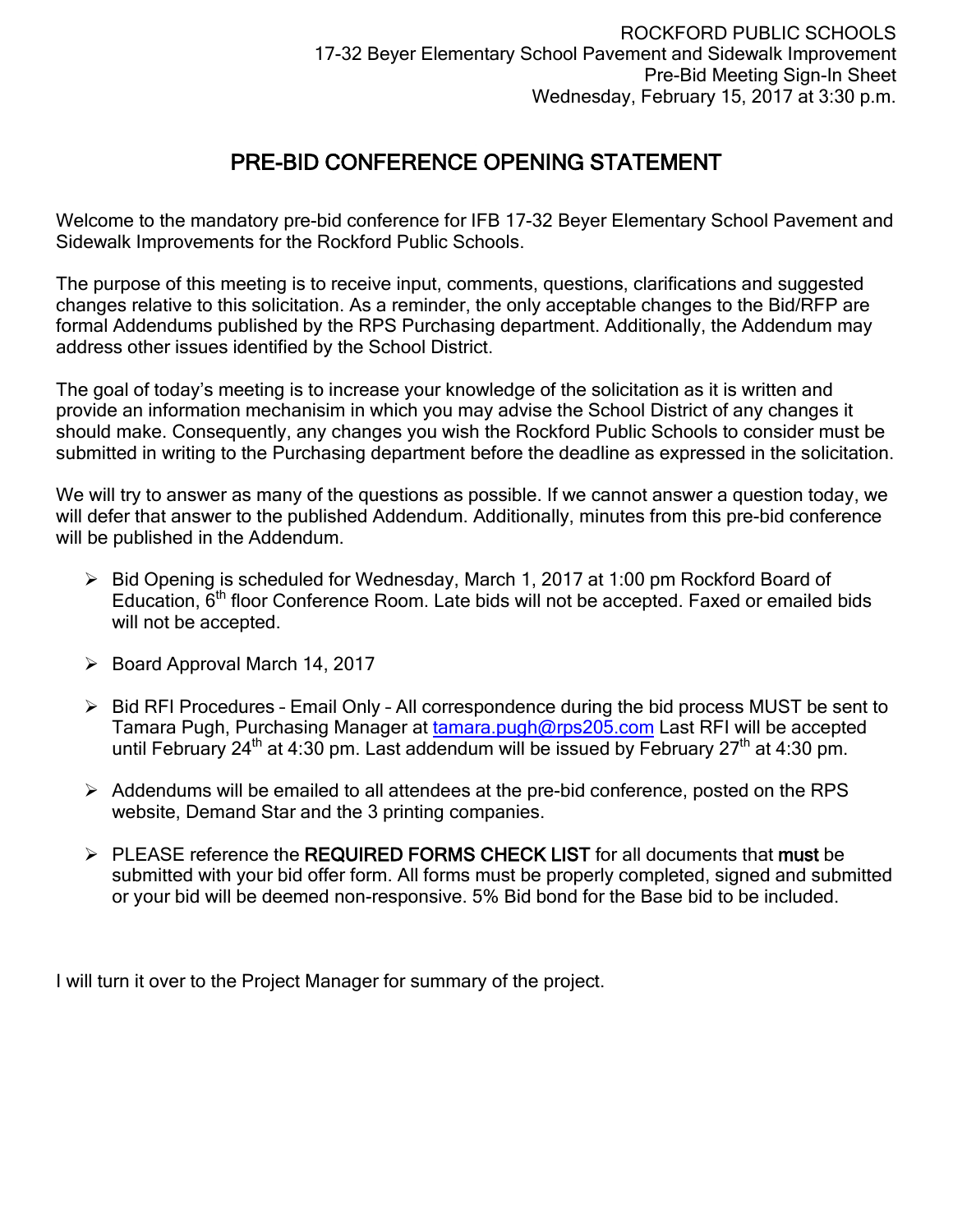#### ADDENDUM NO. 1

#### ROCKFORD PUBLIC SCHOOLS

#### 17-32 Beyer Elementary School Pavement and Sidewalk Improvements

Items Included:

- A. Pre-Bid Meeting Sign-In Sheet
- B. RPS Pre-Bid Conference Opening Statement
- C. RPS Required Bid Forms Checklist
- D. Meeting Minutes
- E. Revised Supplementary Instructions To Bidders
- F. Geotechnical Report
- G. Revised Bid Form
- H. Revised Plan Sheets

Debbie Dimmick, Project Manager with RPS 205, started the Pre-Bid Conference at 3:30 p.m. by reviewing the Pre-Bid Conference Opening Statement (attached). The information with the Pre-Bid Conference Opening Statement was reviewed in detail, particularly the bulleted items with the attachment and the Required Bid Forms Checklist (attached). Mr. Paul Ertmer, Project Engineer with Fehr Graham then gave an overview and summary of the project and associated design plans. Following discussion of the project, attendees were encouraged to walk around the project area and review project details. The questions received at the pre-bid meeting, along with responses, are provided below:

- 1. A revised Supplementary Instructions to Bidders has been issued and included with this Addendum.
- 2. What is the anticipated start and end dates for the project?
	- a. Begin Work 6/01/2017
	- b. Substantial Completion 8/10/2017
	- c. Final Completion 8/16/2017
- 3. Do subcontractors need to be prequalified?
	- a. Subcontractors are not required to be prequalified.
- 4. Is GeoStar geo grid an acceptable alternate product to the Tensar Triax product called for on the plans?
	- a. Geogrid to be used on the project shall be a triaxial product such as the Tensar Triax specified. Biaxial material will not be an acceptable alternate product. Tensar Triax to be TX140 material.
- 5. An allowance for Utility Relocation on the bid form was recommended.
	- a. The revised bid form showing this line item has been added to this addendum.
- 6. It was noted that the 8" RCP pipe called for on the plans was no longer produced.
	- a. Plans have been revised to call this storm sewer out as 8" PVC.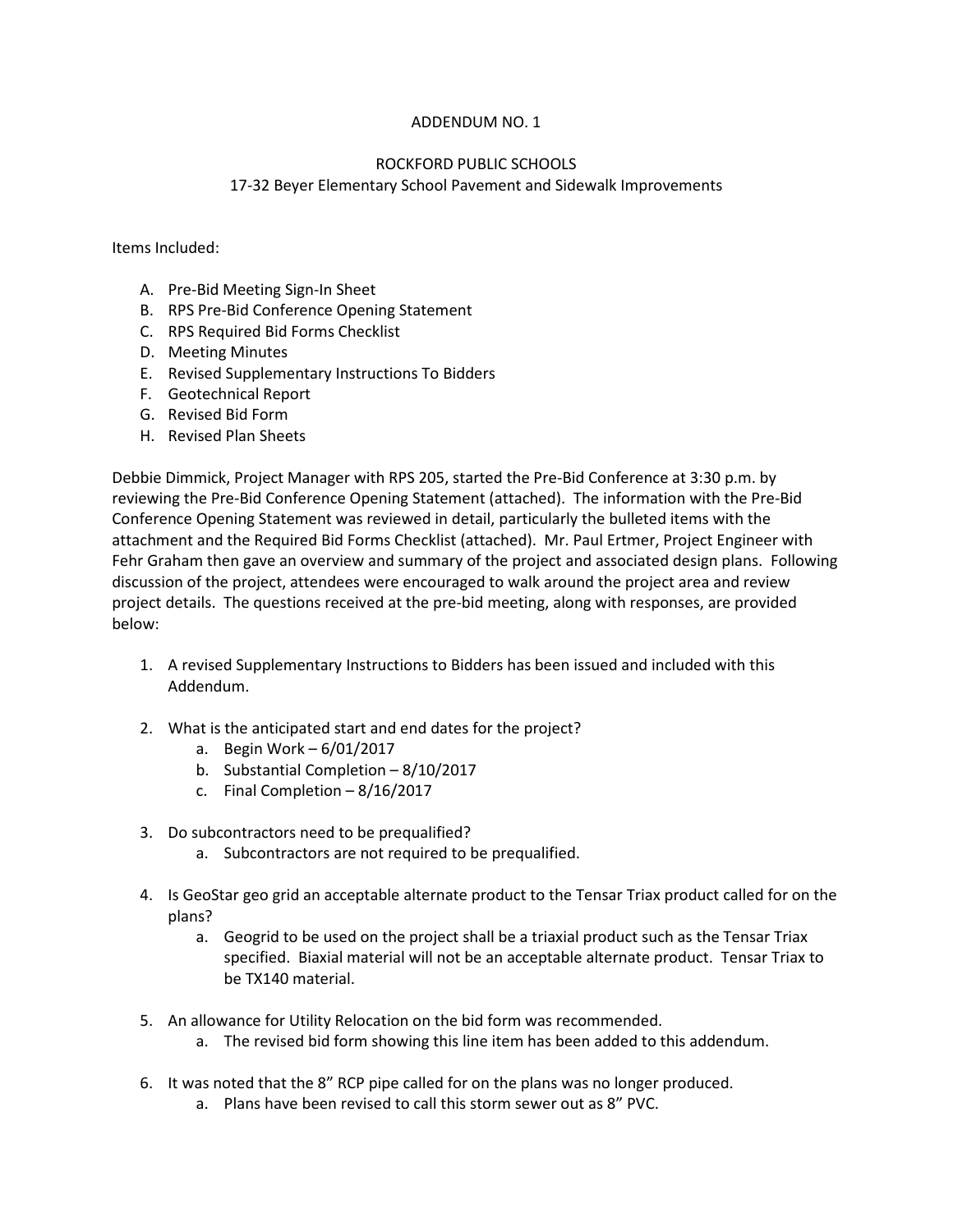- 7. Please note that all seeded areas shall be covered with erosion control blanket as called for in the general notes.
- 8. Building Relocation bid item shall also include the cost for the new concrete base which the building will be placed on after relocation. Concrete base shall be a 6" pad per the plan details.
- 9. A geotechnical report for the completed soil borings was requested.
	- a. The geotechnical report has been added to this addendum.
- 10. Any concrete or HMA testing required by the Rockford School District will be provided by the School District.
- 11. Contractor noted that the bid form and Summary of Quantities on the plans called for HMA Surface Course, Mix D while the typical section details on the plans called for HMA Surface Course Mix C and requested clarification.
	- a. Plan details have been revised to call for HMA Surface Course, Mix D.
- 12. A request to change the track width to 8' was made by a contractor.
	- a. RPS has directed that the track width remains at 5' as shown on the plans.

All contractors will be required to complete and submit **all** forms as noted in the Required Bid Forms Checklist contained within the bid package. These forms will be required even if the contractor is currently working for Rockford Public Schools under a different contract or holds an IDOT prequalification rating.

Contractors are reminded that all questions regarding the bid package or bid plans **must** be submitted in writing the Tamara Pugh, Purchasing Process Manager at tamara.pugh@rps205.com.

The pre-bid conference was then adjourned.

O:\Rockford Public Schools\16-187\Submittal\Bid Documents\Addendum #1\16-187 ADDENDUM NO 1.docx